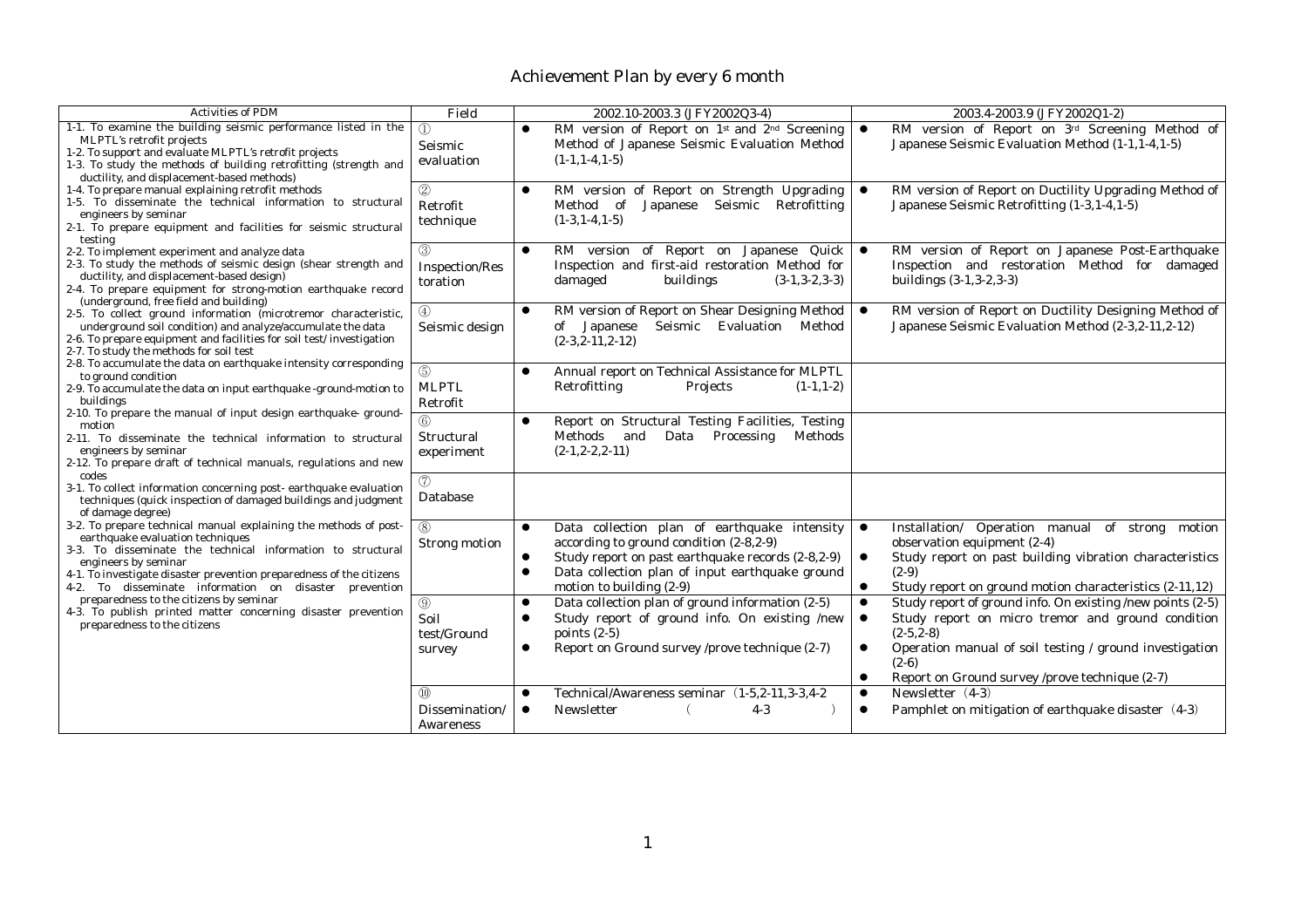| <b>ACTIVITIES OF PDM</b>                                                                                                                                                                                                                                                                                                                                                                                                                                                                                                                                                                                                                                                                                                                                                                                                                                                                                                                                                                                                                                                                                                                                                                                                                                                                                                                                                                                                                                                                                                                                                                                                                                                                                                                                                                                                                                                                                                                                                                                                                                                                                    | Field                                                   |                                     | 2003.10-2004.3 (JFY2002Q3-4)                                                                                                                                                 | 2004.4-2004.9 (JFY2002Q1-2)                                                                                                                                                                                                                                                                                                                                                                                                                                     |
|-------------------------------------------------------------------------------------------------------------------------------------------------------------------------------------------------------------------------------------------------------------------------------------------------------------------------------------------------------------------------------------------------------------------------------------------------------------------------------------------------------------------------------------------------------------------------------------------------------------------------------------------------------------------------------------------------------------------------------------------------------------------------------------------------------------------------------------------------------------------------------------------------------------------------------------------------------------------------------------------------------------------------------------------------------------------------------------------------------------------------------------------------------------------------------------------------------------------------------------------------------------------------------------------------------------------------------------------------------------------------------------------------------------------------------------------------------------------------------------------------------------------------------------------------------------------------------------------------------------------------------------------------------------------------------------------------------------------------------------------------------------------------------------------------------------------------------------------------------------------------------------------------------------------------------------------------------------------------------------------------------------------------------------------------------------------------------------------------------------|---------------------------------------------------------|-------------------------------------|------------------------------------------------------------------------------------------------------------------------------------------------------------------------------|-----------------------------------------------------------------------------------------------------------------------------------------------------------------------------------------------------------------------------------------------------------------------------------------------------------------------------------------------------------------------------------------------------------------------------------------------------------------|
| 1-1. To examine the building seismic performance listed in the<br>MLPTL's retrofit projects<br>1-2. To support and evaluate MLPTL's retrofit projects<br>1-3. To study the methods of building retrofitting (strength and<br>ductility, and displacement-based methods)<br>1-4. To prepare manual explaining retrofit methods<br>1-5. To disseminate the technical information to structural<br>engineers by seminar<br>2-1. To prepare equipment and facilities for seismic structural<br>testing<br>2-2. To implement experiment and analyze data<br>2-3. To study the methods of seismic design (shear strength and<br>ductility, and displacement-based design)<br>2-4. To prepare equipment for strong-motion earthquake record<br>(underground, free field and building)<br>2-5. To collect ground information (microtremor characteristic,<br>underground soil condition) and analyze/accumulate the data<br>2-6. To prepare equipment and facilities for soil test/investigation<br>2-7. To study the methods for soil test<br>2-8. To accumulate the data on earthquake intensity corresponding<br>to ground condition<br>2-9. To accumulate the data on input earthquake -ground-motion to<br>buildings<br>2-10. To prepare the manual of input design earthquake-ground-<br>motion<br>2-11. To disseminate the technical information to structural<br>engineers by seminar<br>2-12. To prepare draft of technical manuals, regulations and new<br>codes<br>3-1. To collect information concerning post-earthquake evaluation<br>techniques (quick inspection of damaged buildings and judgment<br>of damage degree)<br>3-2. To prepare technical manual explaining the methods of post-<br>earthquake evaluation techniques<br>3-3. To disseminate the technical information to structural<br>engineers by seminar<br>4-1. To investigate disaster prevention preparedness of the citizens<br>4-2. To disseminate information on disaster prevention<br>preparedness to the citizens by seminar<br>4-3. To publish printed matter concerning disaster prevention<br>preparedness to the citizens | $\textcircled{\scriptsize{1}}$<br>Seismic<br>evaluation |                                     | Report on Applicability of the Japanese Seismic<br>Evaluation Method to Romanian<br><b>Buildings</b><br>$(1-1, 1-4, 1-5)$                                                    | $\oslash$ Input ground earthquake motion $\rightarrow$<br>Framework of the Manual for Seismic Evaluation of<br>$\bullet$<br>Buildings in Romania (1-1,1-4,1-5)                                                                                                                                                                                                                                                                                                  |
|                                                                                                                                                                                                                                                                                                                                                                                                                                                                                                                                                                                                                                                                                                                                                                                                                                                                                                                                                                                                                                                                                                                                                                                                                                                                                                                                                                                                                                                                                                                                                                                                                                                                                                                                                                                                                                                                                                                                                                                                                                                                                                             | (2)<br>Retrofit<br>technique                            | $\bullet$                           | Report on Applicability of the Japanese Seismic<br>Retrofitting Method to Romanian Buildings<br>$(1-3, 1-4, 1-5)$                                                            |                                                                                                                                                                                                                                                                                                                                                                                                                                                                 |
|                                                                                                                                                                                                                                                                                                                                                                                                                                                                                                                                                                                                                                                                                                                                                                                                                                                                                                                                                                                                                                                                                                                                                                                                                                                                                                                                                                                                                                                                                                                                                                                                                                                                                                                                                                                                                                                                                                                                                                                                                                                                                                             | Inspection/R<br>estoration                              | $\bullet$                           | Applicability<br>of the<br>Report on<br>Japanese<br>Post-Earthquake Inspection and Restoration Method<br>to Romanian Buildings (3-1,3-2,3-3)                                 | $\oslash$ Input ground earthquake motion $\rightarrow$<br>$\bullet$<br>Framework of the Manual for Post-Earthquake<br>Inspection and Restoration (3-1,3-2,3-3)                                                                                                                                                                                                                                                                                                  |
|                                                                                                                                                                                                                                                                                                                                                                                                                                                                                                                                                                                                                                                                                                                                                                                                                                                                                                                                                                                                                                                                                                                                                                                                                                                                                                                                                                                                                                                                                                                                                                                                                                                                                                                                                                                                                                                                                                                                                                                                                                                                                                             | 4<br>Seismic<br>design                                  | $\bullet$                           | Report on Applicability of the<br>Japanese<br>Earthquake-Resistant Design Method to Romanian<br>Buildings (2-3,2-11,2-12)                                                    |                                                                                                                                                                                                                                                                                                                                                                                                                                                                 |
|                                                                                                                                                                                                                                                                                                                                                                                                                                                                                                                                                                                                                                                                                                                                                                                                                                                                                                                                                                                                                                                                                                                                                                                                                                                                                                                                                                                                                                                                                                                                                                                                                                                                                                                                                                                                                                                                                                                                                                                                                                                                                                             | (5)<br><b>MLPTL</b><br>Retrofit                         | $\bullet$                           | Annual report of Technical Assistance for MLPTL<br>Retrofitting Projects (1-1,1-2)                                                                                           |                                                                                                                                                                                                                                                                                                                                                                                                                                                                 |
|                                                                                                                                                                                                                                                                                                                                                                                                                                                                                                                                                                                                                                                                                                                                                                                                                                                                                                                                                                                                                                                                                                                                                                                                                                                                                                                                                                                                                                                                                                                                                                                                                                                                                                                                                                                                                                                                                                                                                                                                                                                                                                             | $\circled{6}$<br>Structural<br>experiment               | $\bullet$<br>$\bullet$              | Planning of the Structural Test to Develop the<br>Retrofitting Technique (1-3, 1-4, 1-5, 2-2, 2-11)<br>Operation manual on structural experiment (2-1)                       |                                                                                                                                                                                                                                                                                                                                                                                                                                                                 |
|                                                                                                                                                                                                                                                                                                                                                                                                                                                                                                                                                                                                                                                                                                                                                                                                                                                                                                                                                                                                                                                                                                                                                                                                                                                                                                                                                                                                                                                                                                                                                                                                                                                                                                                                                                                                                                                                                                                                                                                                                                                                                                             | (7)<br>Database                                         | $\bullet$                           | Building up/ updating database on ground info. (2-5)                                                                                                                         | Building up/ updating database on ground info. (2-5)<br>$\bullet$                                                                                                                                                                                                                                                                                                                                                                                               |
|                                                                                                                                                                                                                                                                                                                                                                                                                                                                                                                                                                                                                                                                                                                                                                                                                                                                                                                                                                                                                                                                                                                                                                                                                                                                                                                                                                                                                                                                                                                                                                                                                                                                                                                                                                                                                                                                                                                                                                                                                                                                                                             | $^{\circledR}$<br>Strong<br>motion                      |                                     | Report on micro tremor measurement for evaluation<br>of building vibration characteristics (2-9)                                                                             | Report on micro tremor measurement for evaluation of<br>$\bullet$<br>building vibration characteristics (2-9)                                                                                                                                                                                                                                                                                                                                                   |
|                                                                                                                                                                                                                                                                                                                                                                                                                                                                                                                                                                                                                                                                                                                                                                                                                                                                                                                                                                                                                                                                                                                                                                                                                                                                                                                                                                                                                                                                                                                                                                                                                                                                                                                                                                                                                                                                                                                                                                                                                                                                                                             | $\circledcirc$<br>Soil<br>test/Ground<br>survey         |                                     | Summary of ground information based on ground<br>investigation<br>and<br>$(2-7)$<br>survey<br>$\rightarrow$ DBuilding up/ updating database on ground info.<br>(Feed to 2-5) | Reference study on the deep ground structure and<br>$\bullet$<br>effect of ground condition $(2-5, 2-8)$<br>Summary of ground information based on ground<br>$\bullet$<br>survey and investigation (2-7)<br>$\rightarrow$ <i>D</i> Building up/ updating database on ground info.<br>(Feed to 2-5)<br>Report on ground investigation techniques (2-7)<br>Report on indoor soil testing techniques (2-7)<br>Report on ground vibration characteristics (2-11,12) |
|                                                                                                                                                                                                                                                                                                                                                                                                                                                                                                                                                                                                                                                                                                                                                                                                                                                                                                                                                                                                                                                                                                                                                                                                                                                                                                                                                                                                                                                                                                                                                                                                                                                                                                                                                                                                                                                                                                                                                                                                                                                                                                             | $\circled{10}$<br>Disseminati<br>on/Awarenes<br>s       | $\bullet$<br>$\bullet$<br>$\bullet$ | Technical/Awareness seminar (1-5,2-11,3-3,4-2))<br>Newsletter (4-3)<br>Educational video on mitigation of earthquake<br>disaster $(4-3)$                                     | Newsletter (4-3)<br>$\bullet$<br>Home page on Mitigation of earthquake disaster $(4-3)$<br>$\bullet$                                                                                                                                                                                                                                                                                                                                                            |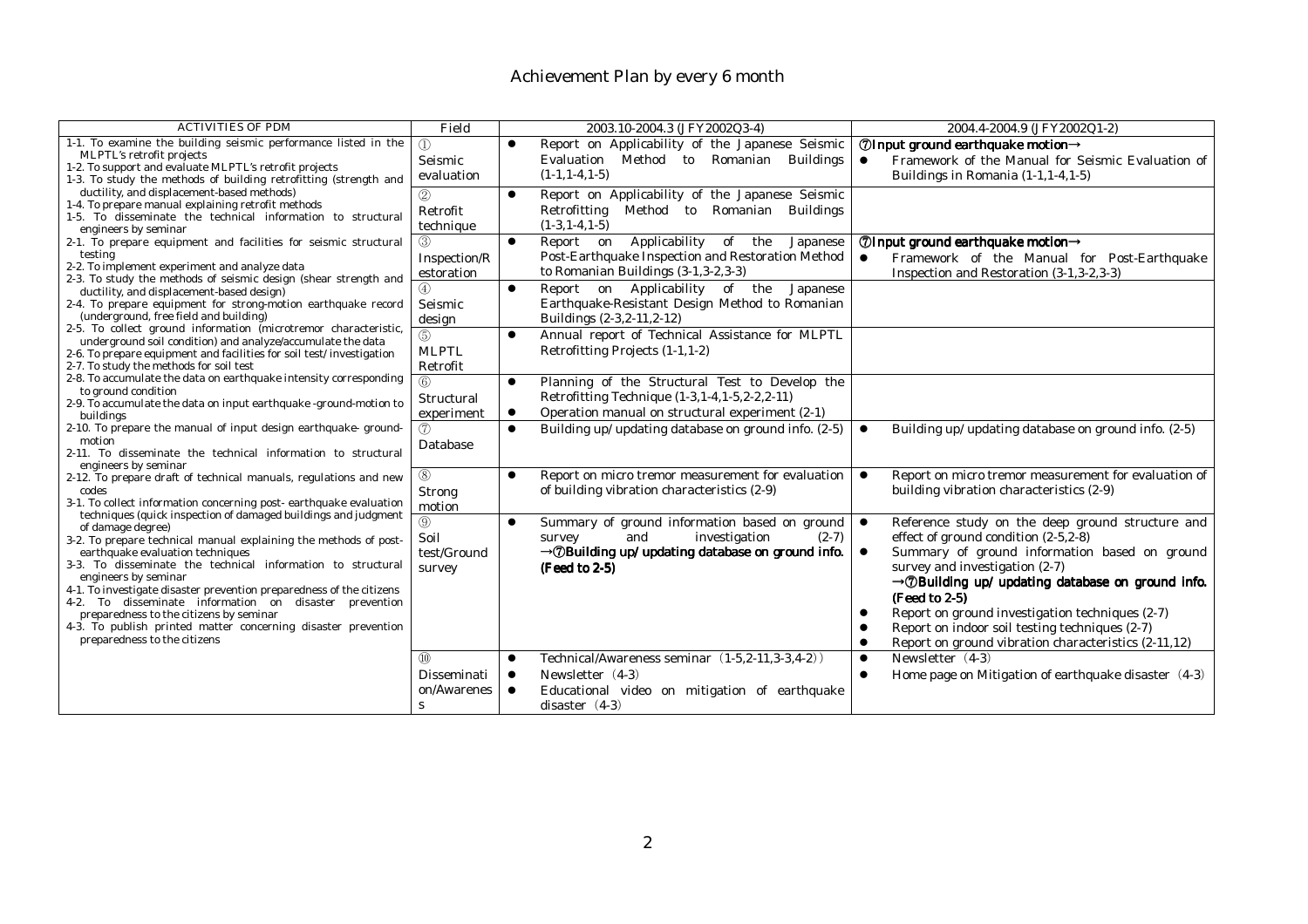| <b>ACTIVITIES OF PDM</b>                                                                                                            | Field             | 200410-20053 (JFY2002Q3-4)                                      | 2005.4-2005.9 (JFY2002Q1-2)                                           |
|-------------------------------------------------------------------------------------------------------------------------------------|-------------------|-----------------------------------------------------------------|-----------------------------------------------------------------------|
| 1-1. To examine the building seismic performance listed in the                                                                      | $\textcircled{1}$ |                                                                 | ⑦Input ground earthquake motion→                                      |
| MLPTL's retrofit projects                                                                                                           | Seismic           |                                                                 | Draft of the Manual for Seismic Evaluation of                         |
| 1-2. To support and evaluate MLPTL's retrofit projects                                                                              | evaluation        |                                                                 | Romania<br><b>Buildings</b><br>$(1-1.1-4.1-5)$<br>in                  |
| 1-3. To study the methods of building retrofitting (strength and                                                                    |                   |                                                                 |                                                                       |
| ductility, and displacement-based methods)<br>1-4. To prepare manual explaining retrofit methods                                    |                   |                                                                 |                                                                       |
| 1-5. To disseminate the technical information to structural                                                                         | 2                 | <b>6</b> Structural experiment method→                          |                                                                       |
| engineers by seminar                                                                                                                | Retrofit          | Framework of the Manual for Seismic Retrofitting                |                                                                       |
| 2-1. To prepare equipment and facilities for seismic structural                                                                     | technique         | of Buildings in Romania (1-3, 1-4, 1-5)                         |                                                                       |
| testing                                                                                                                             |                   |                                                                 | $\oslash$ Input ground earthquake motion $\rightarrow$                |
| 2-2. To implement experiment and analyze data                                                                                       | Inspection/Res    |                                                                 | Draft of the Manual for Post-Earthquake Inspection                    |
| 2-3. To study the methods of seismic design (shear strength and                                                                     | toration          |                                                                 | and Restoration (3-1, 3-2, 3-3)                                       |
| ductility, and displacement-based design)                                                                                           |                   | Framework<br>Advanced<br>$\bullet$                              | $\bullet$<br>Interim proposal of new codes for seismic design         |
| 2-4. To prepare equipment for strong-motion earthquake record                                                                       | (4)               | of<br>the                                                       |                                                                       |
| (underground, free field and building)                                                                                              | Seismic design    | Earthquake-Resistant<br>Manual<br>for<br>Design                 |                                                                       |
| 2-5. To collect ground information (microtremor characteristic,                                                                     |                   | Buildings (2-3,2-11,2-12)                                       |                                                                       |
| underground soil condition) and analyze/accumulate the data<br>2-6. To prepare equipment and facilities for soil test/investigation | $\circledS$       | Annual report on Technical Assistance for MLPTL<br>$\bullet$    |                                                                       |
| 2-7. To study the methods for soil test                                                                                             | <b>MLPTL</b>      | Retrofitting Projects (1-1,1-2)                                 |                                                                       |
| 2-8. To accumulate the data on earthquake intensity corresponding                                                                   | Retrofit          |                                                                 |                                                                       |
| to ground condition                                                                                                                 | $\circledS$       | Testing of Beam<br>Elements<br>Column<br>$\bullet$              |                                                                       |
| 2-9. To accumulate the data on input earthquake -ground-motion to                                                                   |                   | and                                                             |                                                                       |
| buildings                                                                                                                           | Structural        | $(1-3, 1-4, 1-5, 2-2, 2-11)$                                    |                                                                       |
| 2-10. To prepare the manual of input design earthquake-ground-                                                                      | experiment        | $\rightarrow$ 2Development of retrofit technique (Feed to       |                                                                       |
| motion                                                                                                                              |                   | $1-3, 1-4)$                                                     |                                                                       |
| 2-11. To disseminate the technical information to structural                                                                        | (7)               | Building up/ updating database on ground info.<br>$\bullet$     | Building up/ updating database on ground info. (2-5)<br>$\bullet$     |
| engineers by seminar                                                                                                                | Database          | $(2-5)$                                                         |                                                                       |
| 2-12. To prepare draft of technical manuals, regulations and new<br>codes                                                           |                   |                                                                 |                                                                       |
| 3-1. To collect information concerning post-earthquake evaluation                                                                   | (8)               | Report on micro tremor measurement for evaluation               |                                                                       |
| techniques (quick inspection of damaged buildings and judgment                                                                      |                   |                                                                 |                                                                       |
| of damage degree)                                                                                                                   | Strong motion     | of building vibration characteristics (2-9)                     |                                                                       |
| 3-2. To prepare technical manual explaining the methods of post-                                                                    |                   |                                                                 |                                                                       |
| earthquake evaluation techniques                                                                                                    | $^{\circledR}$    | Report on the investigation of deep ground<br>$\bullet$         | Summary of ground information based on ground<br>$\bullet$            |
| 3-3. To disseminate the technical information to structural                                                                         | Soil              | structure $(2-5)$                                               | survey and investigation (2-7)                                        |
| engineers by seminar                                                                                                                | test/Ground       | Summary of ground information based on ground<br>$\bullet$      | $\rightarrow$ <i>D</i> Building up/ updating database on ground info. |
| 4-1. To investigate disaster prevention preparedness of the citizens                                                                | survey            | survey and investigation (2-7)                                  | (Feed to 2-5)                                                         |
| 4-2. To disseminate information on disaster prevention                                                                              |                   | $\rightarrow$ <i>®</i> Building up/ updating database on ground | Report on the analyzing techniques (2-7)<br>$\bullet$                 |
| preparedness to the citizens by seminar<br>4-3. To publish printed matter concerning disaster prevention                            |                   | info. (Feed to 2-5)                                             | Reference study on soil-structure interaction (2-9)                   |
| preparedness to the citizens                                                                                                        |                   |                                                                 |                                                                       |
|                                                                                                                                     |                   |                                                                 | Reference study on input earthquake ground motion                     |
|                                                                                                                                     |                   |                                                                 | $(2-10)$                                                              |
|                                                                                                                                     |                   |                                                                 | Summary of the ground vibration characteristics                       |
|                                                                                                                                     |                   |                                                                 | $(2-11, 12)$                                                          |
|                                                                                                                                     | $\circledR$       | Technical/Awareness seminar (1-5,2-11,3-3,4-2))<br>$\bullet$    | Newsletter (4-3)<br>$\bullet$                                         |
|                                                                                                                                     | Dissemination/    | Newsletter (4-3)<br>$\bullet$                                   |                                                                       |
|                                                                                                                                     | Awareness         | Handbook on mitigation of earthquake disaster                   |                                                                       |
|                                                                                                                                     |                   | $(4-3)$                                                         |                                                                       |
|                                                                                                                                     |                   |                                                                 |                                                                       |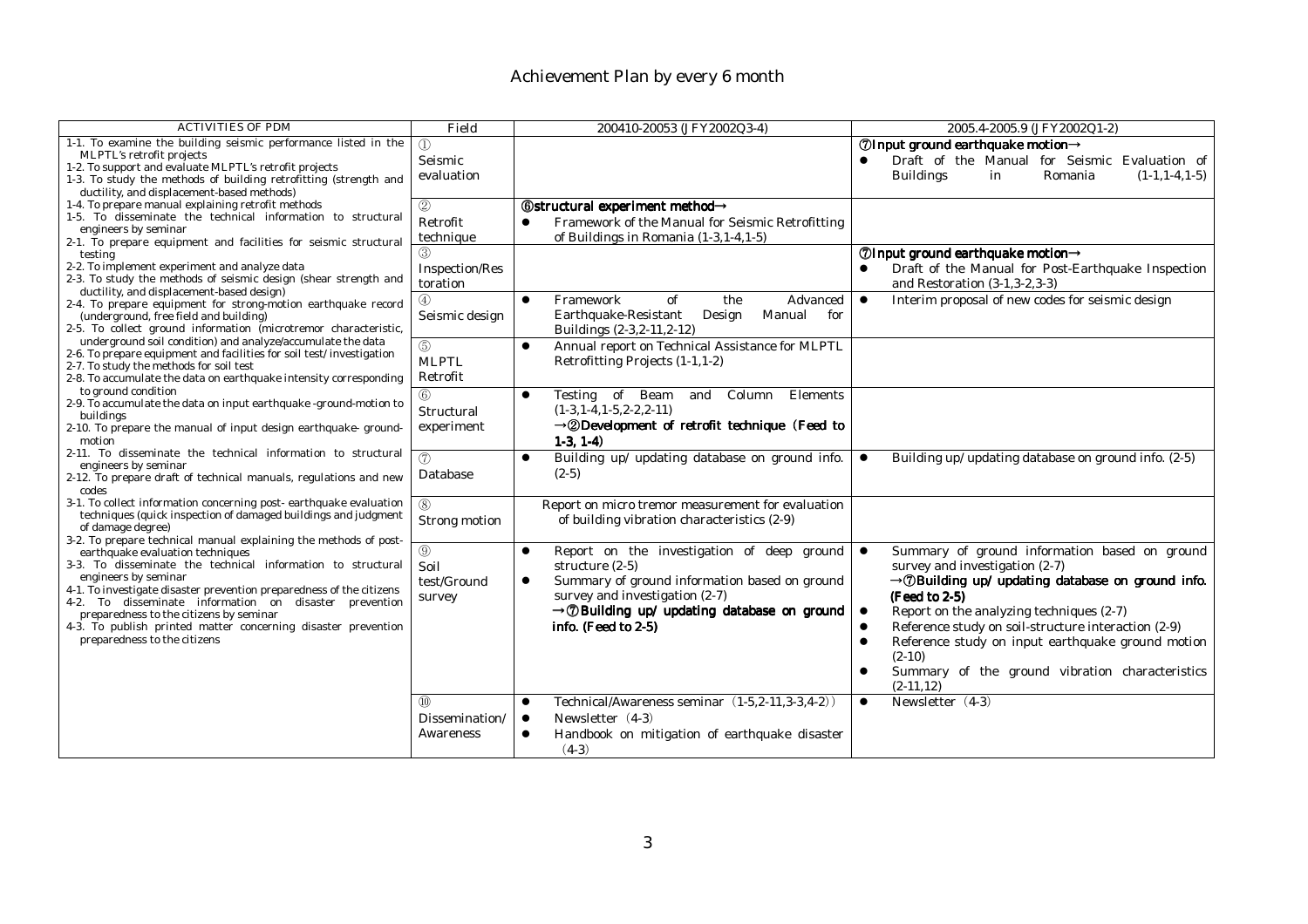| <b>ACTIVITIES OF PDM</b>                                                                                       | Field          | 2005.10 (JFY2002Q3-4)                                            | 2006.4 (JFY2002Q1-2)                                                  |
|----------------------------------------------------------------------------------------------------------------|----------------|------------------------------------------------------------------|-----------------------------------------------------------------------|
| 1-1. To examine the building seismic performance listed in the                                                 | $\mathcal{D}$  |                                                                  | $\oslash$ Input ground earthquake motion $\rightarrow$                |
| MLPTL's retrofit projects                                                                                      | Seismic        |                                                                  | Manual for Seismic Evaluation of Buildings in                         |
| 1-2. To support and evaluate MLPTL's retrofit projects                                                         | evaluation     |                                                                  | $(1-1, 1-4, 1-5)$<br>Romania                                          |
| 1-3. To study the methods of building retrofitting (strength and<br>ductility, and displacement-based methods) |                |                                                                  |                                                                       |
| 1-4. To prepare manual explaining retrofit methods                                                             | 2              | <b>6</b> Structural experiment method→                           |                                                                       |
| 1-5. To disseminate the technical information to structural                                                    |                |                                                                  |                                                                       |
| engineers by seminar                                                                                           | Retrofit       | Draft of the Manual for Seismic Retrofitting of                  |                                                                       |
| 2-1. To prepare equipment and facilities for seismic structural                                                | technique      | <b>Buildings</b><br>Romania<br>$(1-3, 1-4, 1-5)$<br>in           |                                                                       |
| testing                                                                                                        |                |                                                                  |                                                                       |
| 2-2. To implement experiment and analyze data                                                                  | $\circled{3}$  |                                                                  | ⑦Input ground earthquake motion→                                      |
| 2-3. To study the methods of seismic design (shear strength and<br>ductility, and displacement-based design)   | Inspection/Res |                                                                  | Manual for Post-Earthquake Inspection and Restoration                 |
| 2-4. To prepare equipment for strong-motion earthquake record                                                  | toration       |                                                                  | $(3-1, 3-2, 3-3)$                                                     |
| (underground, free field and building)                                                                         | $\circled{4}$  | Draft of the Advanced Earthquake-Resistant<br>$\bullet$          | Interim proposal of new codes for seismic design<br>$\bullet$         |
| 2-5. To collect ground information (microtremor characteristic,                                                | Seismic design | Design Manual for Buildings<br>$(2-3, 2-11, 2-12)$               |                                                                       |
| underground soil condition) and analyze/accumulate the data                                                    |                |                                                                  |                                                                       |
| 2-6. To prepare equipment and facilities for soil test/investigation                                           | (5)            | Annual report on Technical Assistance for MLPTL<br>$\bullet$     |                                                                       |
| 2-7. To study the methods for soil test                                                                        | <b>MLPTL</b>   | Retrofitting<br>Projects<br>$(1-1, 1-2)$                         |                                                                       |
| 2-8. To accumulate the data on earthquake intensity corresponding                                              |                |                                                                  |                                                                       |
| to ground condition<br>2-9. To accumulate the data on input earthquake -ground-motion to                       | Retrofit       |                                                                  |                                                                       |
| buildings                                                                                                      | 6              | Testing of Wall Elements (1-3, 1-4, 1-5, 2-2, 2-11)<br>$\bullet$ |                                                                       |
| 2-10. To prepare the manual of input design earthquake-ground-                                                 | Structural     | $\rightarrow$ 2Development of retrofit technique (feed to 1-3,   |                                                                       |
| motion                                                                                                         | experiment     | $1-4)$                                                           |                                                                       |
| 2-11. To disseminate the technical information to structural                                                   | (7)            | Building up/ updating database on ground info.<br>$\bullet$      | Building up/ updating database on ground info (2-5)<br>$\bullet$      |
| engineers by seminar                                                                                           | Database       | $(2-5)$                                                          |                                                                       |
| 2-12. To prepare draft of technical manuals, regulations and new<br>codes                                      |                |                                                                  |                                                                       |
| 3-1. To collect information concerning post-earthquake evaluation                                              | (8)            |                                                                  | Draft of the manual for input earthquake ground<br>$\bullet$          |
| techniques (quick inspection of damaged buildings and judgment                                                 | Strong motion  |                                                                  | motion $(2-10)$                                                       |
| of damage degree)                                                                                              |                |                                                                  | Summary of the ground vibration characteristics                       |
| 3-2. To prepare technical manual explaining the methods of post-                                               |                |                                                                  | $(2-11.12)$                                                           |
| earthquake evaluation techniques<br>3-3. To disseminate the technical information to structural                |                |                                                                  | $\rightarrow$ <i>D</i> Building up/ updating database on ground info. |
| engineers by seminar                                                                                           |                |                                                                  |                                                                       |
| 4-1. To investigate disaster prevention preparedness of the citizens                                           |                |                                                                  | (Feed to 2-5)                                                         |
| 4-2. To disseminate information on disaster prevention                                                         | $\circledS$    | Summary of ground information based on ground<br>$\bullet$       | Summary of ground information based on ground<br>$\bullet$            |
| preparedness to the citizens by seminar                                                                        | Soil           | and<br>investigation<br>$(2-7)$<br>survey                        | $investigation(2-7)$<br>and<br>survey                                 |
| 4-3. To publish printed matter concerning disaster prevention                                                  | test/Ground    | $\rightarrow$ <i>D</i> Building up/ updating database on ground  | $\rightarrow$ <i>D</i> Building up/ updating database on ground info. |
| preparedness to the citizens                                                                                   | survey         | info. (Feed to 2-5)                                              | (Feed to 2-5)                                                         |
|                                                                                                                |                | Report on the effect of soil-structure interaction<br>$\bullet$  |                                                                       |
|                                                                                                                |                | considering the characteristics of ground and                    |                                                                       |
|                                                                                                                |                | building (2-9)                                                   |                                                                       |
|                                                                                                                |                | Draft of the manual of input earthquake ground                   |                                                                       |
|                                                                                                                |                | motion $(2-10)$                                                  |                                                                       |
|                                                                                                                | $\omega$       | Technical/Awareness seminar (1-5,2-11,3-3,4-2))                  | Newsletter (4-3)<br>$\bullet$                                         |
|                                                                                                                | Dissemination/ | $4-3$<br>Newsletter<br>$\bullet$                                 | Revision of pamphlet on mitigation of earthquake                      |
|                                                                                                                | Awareness      |                                                                  | disaster $(4-3)$                                                      |